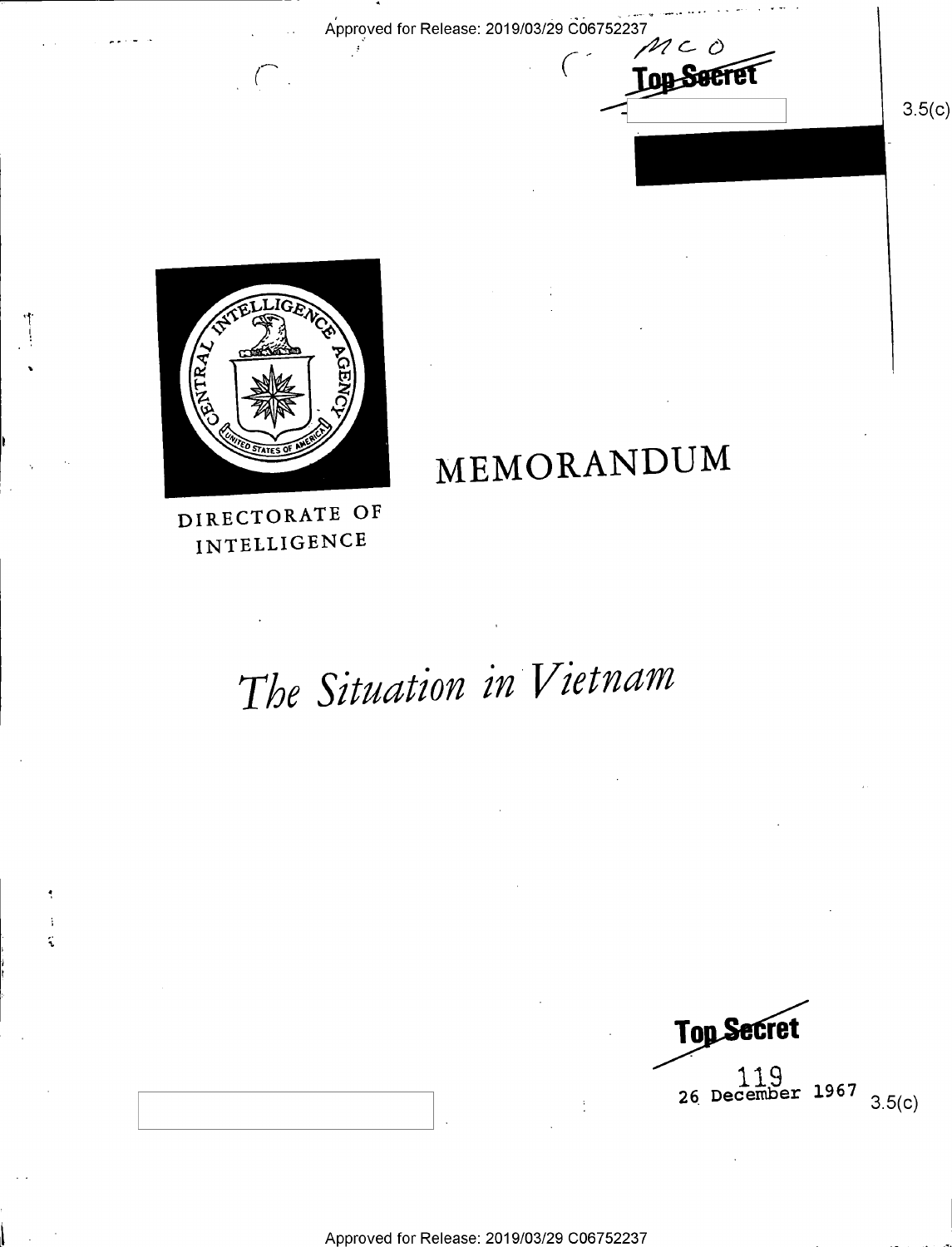| Approved for Release: 2019/03/29 C06752237 |
|--------------------------------------------|
| 3.5(c)                                     |
| 3.5(c)                                     |
|                                            |
| Information as of 1600<br>26 December 1967 |
| 3.5(c)                                     |

## HIGHLIGHTS

Communist forces in western Pleiku may be preparing for new offensive.

I. The Military Situation in South Vietnam: No large-scale fighting was reported on 25-26 December. Viet Cong guerrillas in the delta, however, have launched another series of sharp attacks (Paras. 1-2). North Vietnamese forces in the western highlands may be preparing for new attacks in northwestern Pleiku Province (Paras. 3-6).

II. Political Developments in South Vietnam: A government official doubts the effectiveness of blocs in the National Assembly and says the government is delaying efforts to develop supporters in the legislature (Paras. 1-2).

III. North Vietnamese Military Developments; There is nothing of significance to report.

IV. Other Communist Military Developments: Spanish repatriates report further details of Chinese troop deployments in North Vietnam (Paras.l-3).

V. Communist Political Developments: North Vietnamese President Ho Chi Minh delivers hardline speech on Vietnamese Army Day (Paras. 1-3).

-

1

 $\overline{\phantom{a}}$ 

| 3.5(c) |  |
|--------|--|
|        |  |

Approved for Release: 2019/03/29 C06752237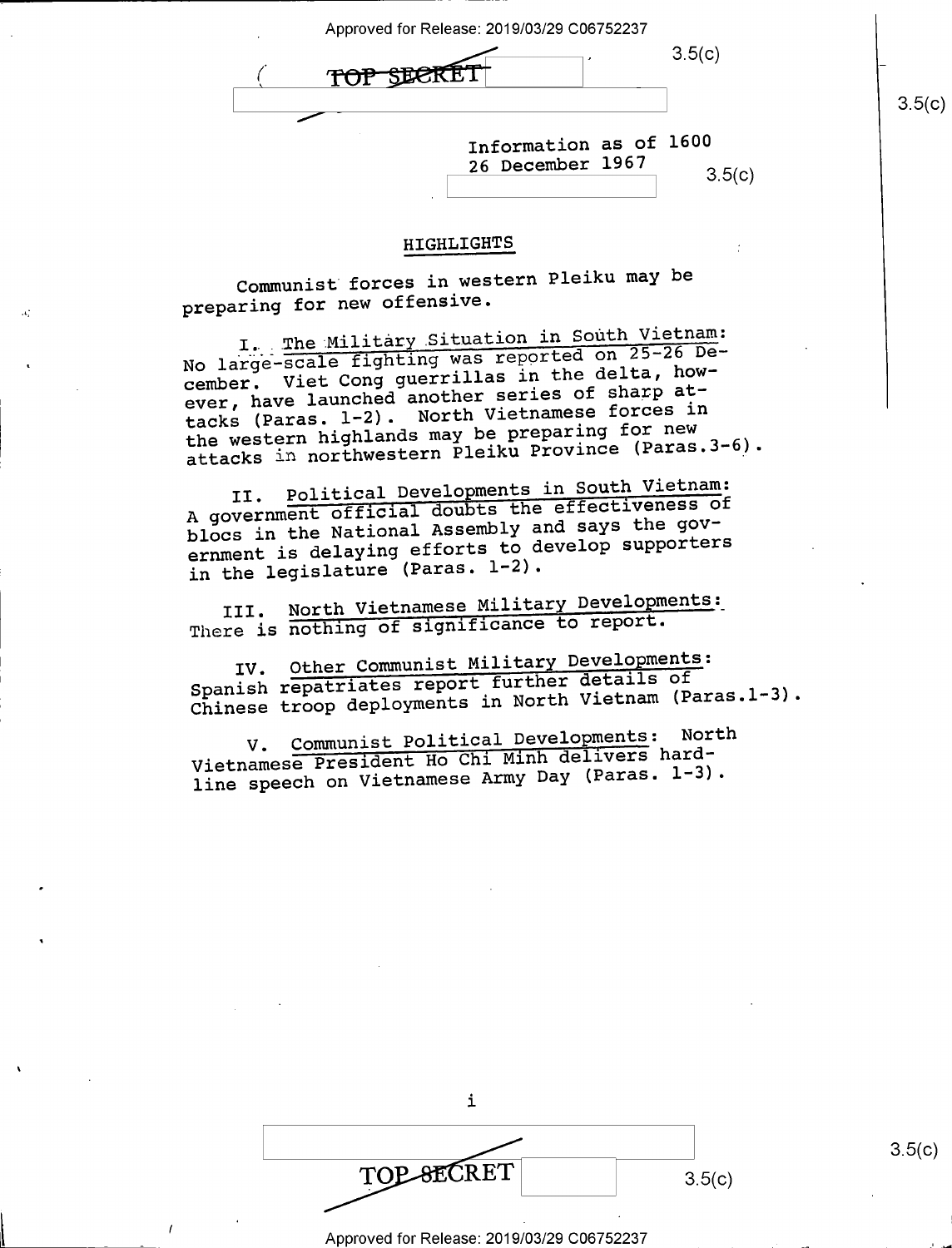| - Approved for Release: 2019/03/29 C06752237.5(c) |        |
|---------------------------------------------------|--------|
| TOP SECRET                                        |        |
|                                                   | 3.5(c) |
|                                                   |        |

## I. MILITARY SITUATION IN SOUTH VIETNAM

No large-scale fighting was reported on 25-26 December. Viet Cong guerrillas in the delta, however, have launched a series of sharp attacks similar to the nearly 40 separate attacks and terrorist incidents reported during the night of 24-25 November and the coordinated attacks in Kien Hoa Province in late October.

During the night of 21-22 December the Viet Cong shelled six district towns and attacked l8 government outposts and installations throughout the delta. Allied casualties in these actions and in seven attacks the next day were 37 killed, 91 wounded, and 21 missing. On 23 December the Viet Cong fired some 100 mortar rounds into a district town in Chuong some 100 mortar rounds inco a circuit and 33 wounded.<br>Thien Province; five persons were killed and 33 wounded. Twenty-five enemy initiated incidents occurred in the delta on 24 December. On 25 December, 13 truce violations were reported in the area. The Communists may be concentrating these small-scale attacks in the delta area to achieve maximum psychological effect and propaganda value.

## Enemy Activity in the Highlands

3. North Vietnamese military units continue to maneuver throughout South Vietnam's western highlands under the direction of the B-3 Front, the over-all Communist command authority in the area, and pose <sup>a</sup> major threat to allied forces there. In addition to the continuing reconnaissance activities and smallscale probes in the Dak To area of Kontum Province, radio stations serving several major North Vietnamese military entities have been traced moving south into northwestern Pleiku Province.

26 December 1967

| エーコ        |        |
|------------|--------|
|            | 3.5(c) |
| TOP SECRET |        |
|            |        |

 $(3.5(c))$ 

- Approved for Release: 2019/03/29 C06752237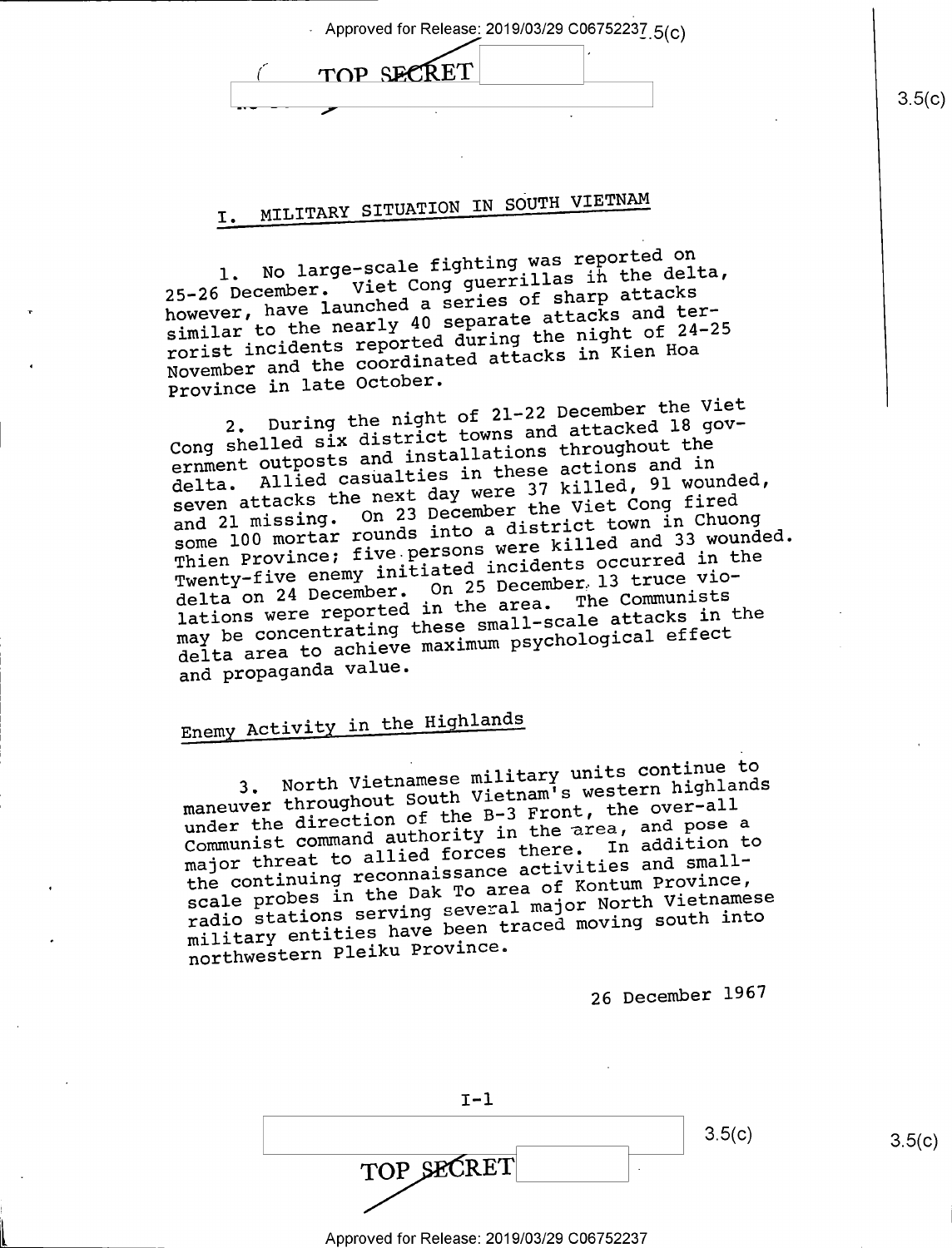

lations and positions near the provincial capitals of Kontum and Pleiku. The main thrust of this activity apparently is scheduled to begin before the end of the year and continue into 1968.

26 December 1967

 $I-2$ 

 $\frac{1}{2}$  s.5(c) i

Approved for Release: 2019/03/29 C06752237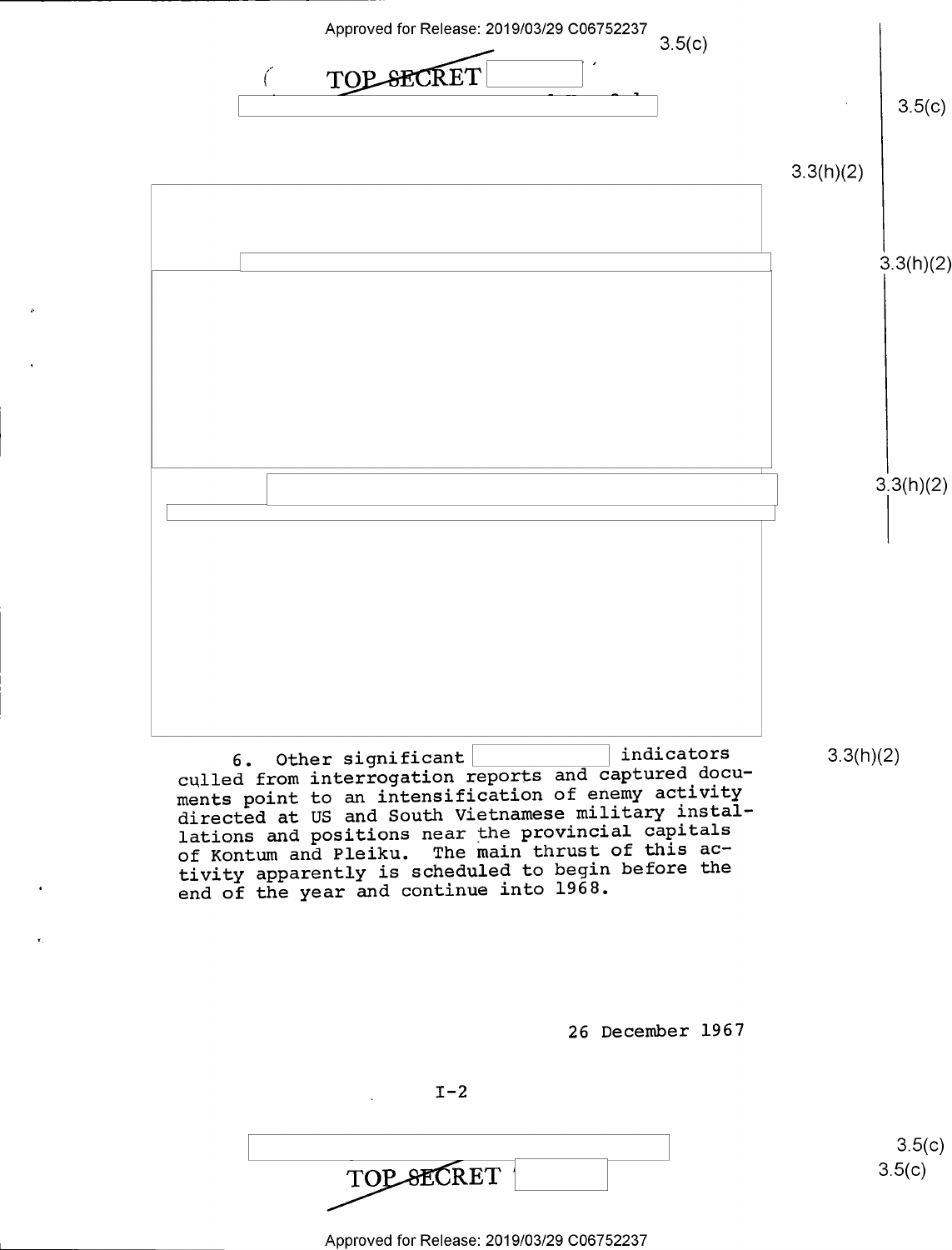| Approved for Release: 2019/03/29 C06752237 |
|--------------------------------------------|
|--------------------------------------------|

| TOP SECRET | 35(n) |
|------------|-------|
|            |       |

## II. POLITICAL DEVELOPMENTS IN SOUTH VIETNAM

1. The government is biding its time before<br>seeking out administration supporters in either house<br>of the National Assembly, according to Nguyen Dinh<br>Xuong, a member of the Legislative Liaison Bureau<br>in the prime minister's assembly has "settled" down and blocs have been<br>formed before recruiting supporters for its programs.<br>Xuong claims that the situation in both houses is<br>fluid and cites the Democratic Bloc in the lower house<br>as a case in po generally considered to be progovernment--claims 51<br>members, but has only 36 and probably could not hold<br>all of those together for a vote on a critical issue.<br>He believes that a similar lack of cohesion probably<br>would affe

2. Xuong speculated that the election of an<br>all-Catholic permanent bureau in the Senate may spur<br>the Buddhists to work closer together to ensure that<br>Catholics in the lower house will not gain a dispro-<br>portionate victory

|                                            | 26 December 1967 |
|--------------------------------------------|------------------|
| $II - 1$                                   |                  |
| TOP SECRET                                 | 3.5(c)           |
| Approved for Release: 2019/03/29 C06752237 |                  |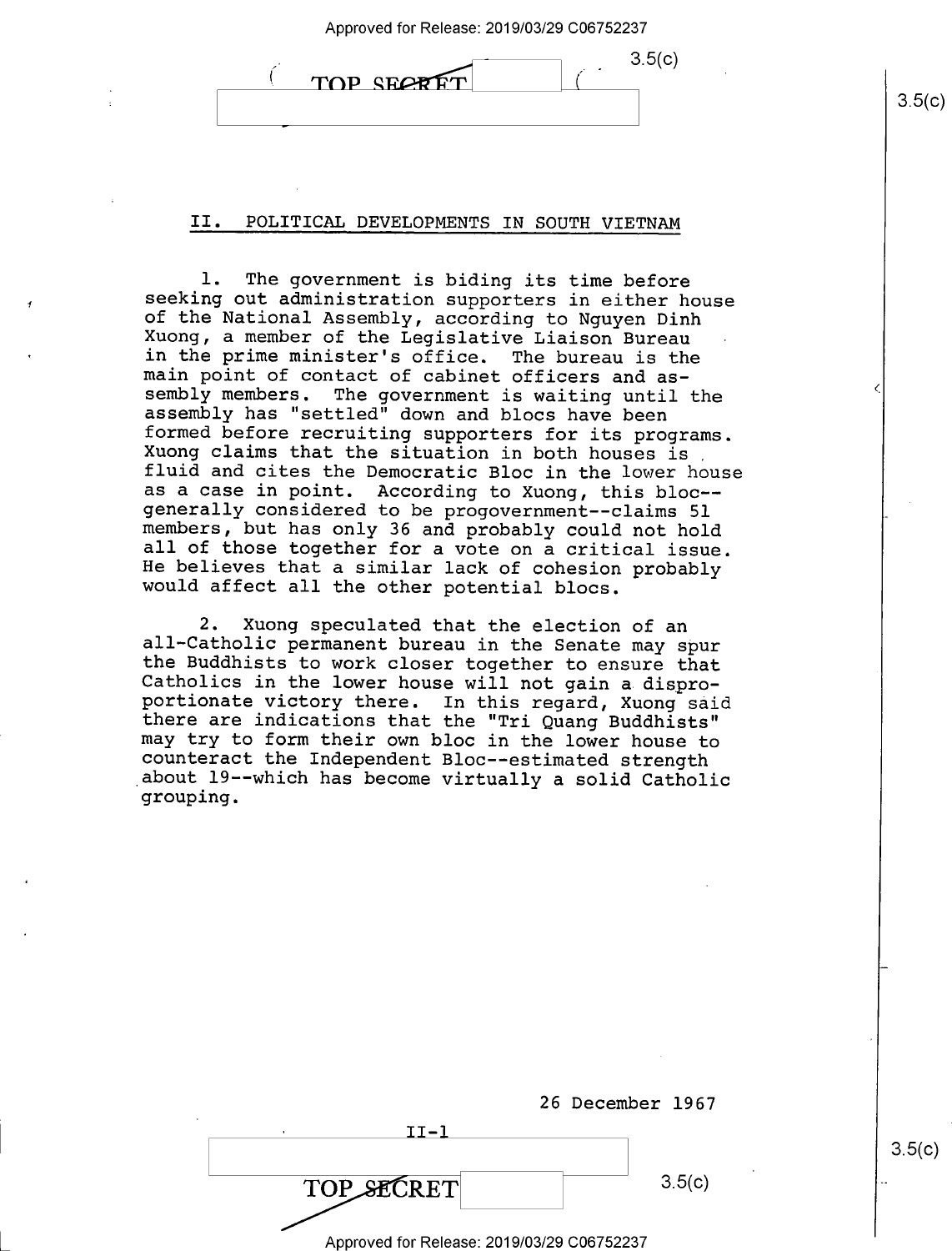| <b>SPECRET</b>                                                                                                                                                                                                                                                                                | 3.5(c) |
|-----------------------------------------------------------------------------------------------------------------------------------------------------------------------------------------------------------------------------------------------------------------------------------------------|--------|
| MILITARY DEVELOPMENTS IN NORTH VIETNAM                                                                                                                                                                                                                                                        |        |
| III.<br>का पुरुष क<br>÷<br>$\pmb{\cdot}$<br>There is nothing of significance to report.<br>$1.$                                                                                                                                                                                               |        |
|                                                                                                                                                                                                                                                                                               |        |
|                                                                                                                                                                                                                                                                                               |        |
| $\sim$                                                                                                                                                                                                                                                                                        |        |
| ÷                                                                                                                                                                                                                                                                                             |        |
|                                                                                                                                                                                                                                                                                               |        |
|                                                                                                                                                                                                                                                                                               |        |
|                                                                                                                                                                                                                                                                                               |        |
|                                                                                                                                                                                                                                                                                               |        |
| $\epsilon$<br>$\label{eq:2.1} \frac{1}{\sqrt{2}}\int_{\mathbb{R}^3}\frac{1}{\sqrt{2}}\left(\frac{1}{\sqrt{2}}\right)^2\left(\frac{1}{\sqrt{2}}\right)^2\left(\frac{1}{\sqrt{2}}\right)^2\left(\frac{1}{\sqrt{2}}\right)^2\left(\frac{1}{\sqrt{2}}\right)^2\left(\frac{1}{\sqrt{2}}\right)^2.$ |        |
|                                                                                                                                                                                                                                                                                               |        |
| $\frac{1}{4}$ , $\frac{1}{4}$ , $\frac{1}{4}$ , $\frac{1}{4}$ , $\frac{1}{4}$                                                                                                                                                                                                                 |        |
|                                                                                                                                                                                                                                                                                               |        |
| 26 December 1967                                                                                                                                                                                                                                                                              |        |
|                                                                                                                                                                                                                                                                                               |        |
| $III-1$                                                                                                                                                                                                                                                                                       | 3.5(c) |

 $\overline{1}$ 

 $\bar{z}$ 

Approved for Release: 2019/03/29 C06752237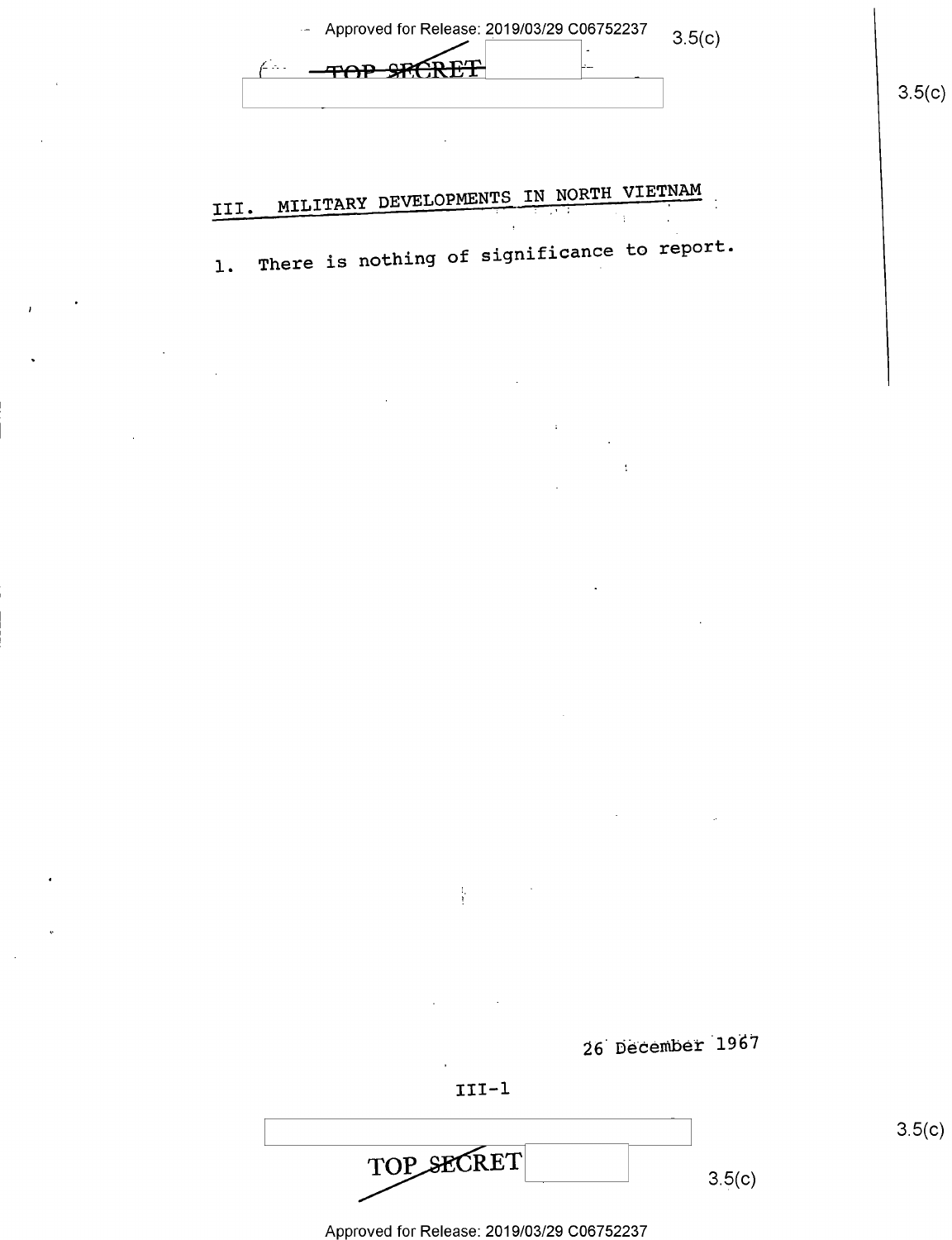Approved for Release: 2019/03/29 C06752237  $3.5(c)$ <del>TOP STORE</del>

## IV. OTHER COMMUNIST MILITARY DEVELOPMENTS

l. One of the repatriated Spanish foreign legionnaires has reported further on Chinese Communist troops stationed south of Hanoi. According to the source, Chinese troops deployed to the Hoa Binh and Phu Ly areas in August 1966. The source heard stories that two or three divisions were involved. He described the Chinese as being encamped near antiaircraft artillery positions at several points along the road between these two areas, with the greatest concentration near Phu Ly. The Spaniard also said that on this road there is a large Chinese military vehicle maintenance and driver training school.

Since January an element of a suspect engineer division has been.located in the general Nam Dinh area. Some antiaircraft artillery troops may have been deployed there to protect them. There is, however, no indication that major units.are in the area.

 $2.$ 

3. Photographs of the areas between Hoa Binh and.Phu Ly will be analyzed in an attempt-to verify the Chinese activities described by the Spaniard.

3.3(h)(2)

 $3.5(c)$ 

26 December 1967

 $IV-1$ 

' '

 $\overline{TOP \ SECRET}$  3.5(c)

 $3.5(c)$ 

Approved for Release: 2019/03/29 006752237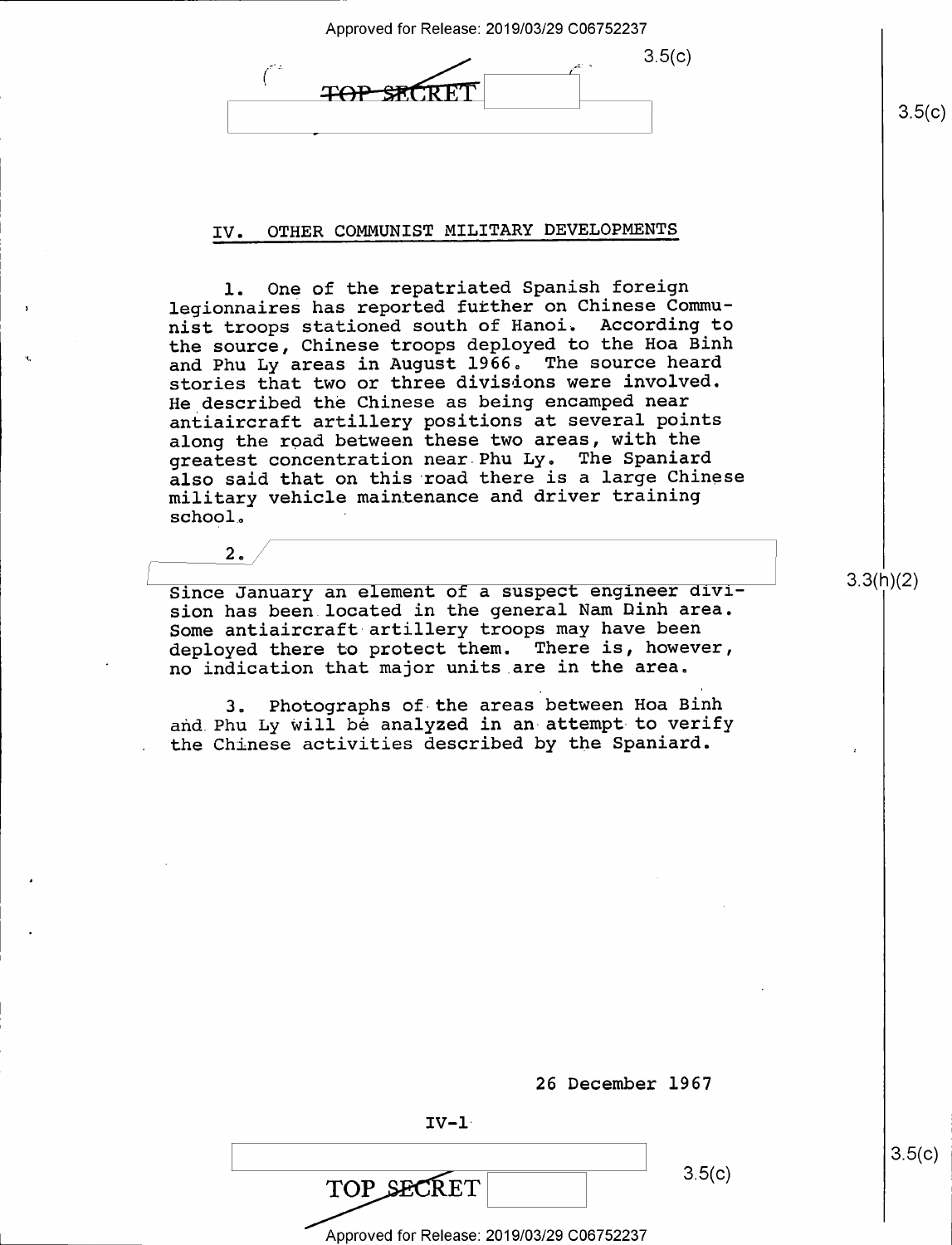| Approved for Release: 2019/03/29 C06752237 |        |
|--------------------------------------------|--------|
| 3.5(c)                                     |        |
| . .<br>RFT                                 | 3.5(c) |
|                                            |        |

### V. COMMUNIST POLITICAL DEVELOPMENTS

1. Ho Chi Minh's appearance as a major speaker<br>at Hanoi's anniversary celebrations on 23 December<br>apparently was designed to show both his countrymen<br>and the world that the aging Communist leader is<br>still a vigorous comman and the Communist uprising against the French in<br>1945. Although the 77-year-old President of North<br>Vietnam has made brief public appearances during the<br>past year, he has not made major public addresses,<br>and his role in the gravely ill.

2. Ho's hard-hitting speech underscored Hanoi's<br>continued determination to prosecute the war and<br>he appeared to be talking as much to the South Viet-<br>namese as to the Northerners. He played up the<br>uprising against the Fren of a strong leader of a united people, and may help<br>to stiffen Communist morale on both sides of the<br>17th parallel.

3. Preliminary news accounts of the attendance<br>at the anniversary celebrations indicate that de-<br>fense minister General Vo Nguyen Giap was not<br>present. The celebration of Army Day is an event<br>which General Giap normally at

26 December 1967

 $V-1$  $\overline{\text{RET}}$  3.5(c) 3.5(c) Approved for Release: 2019/03/29 C06752237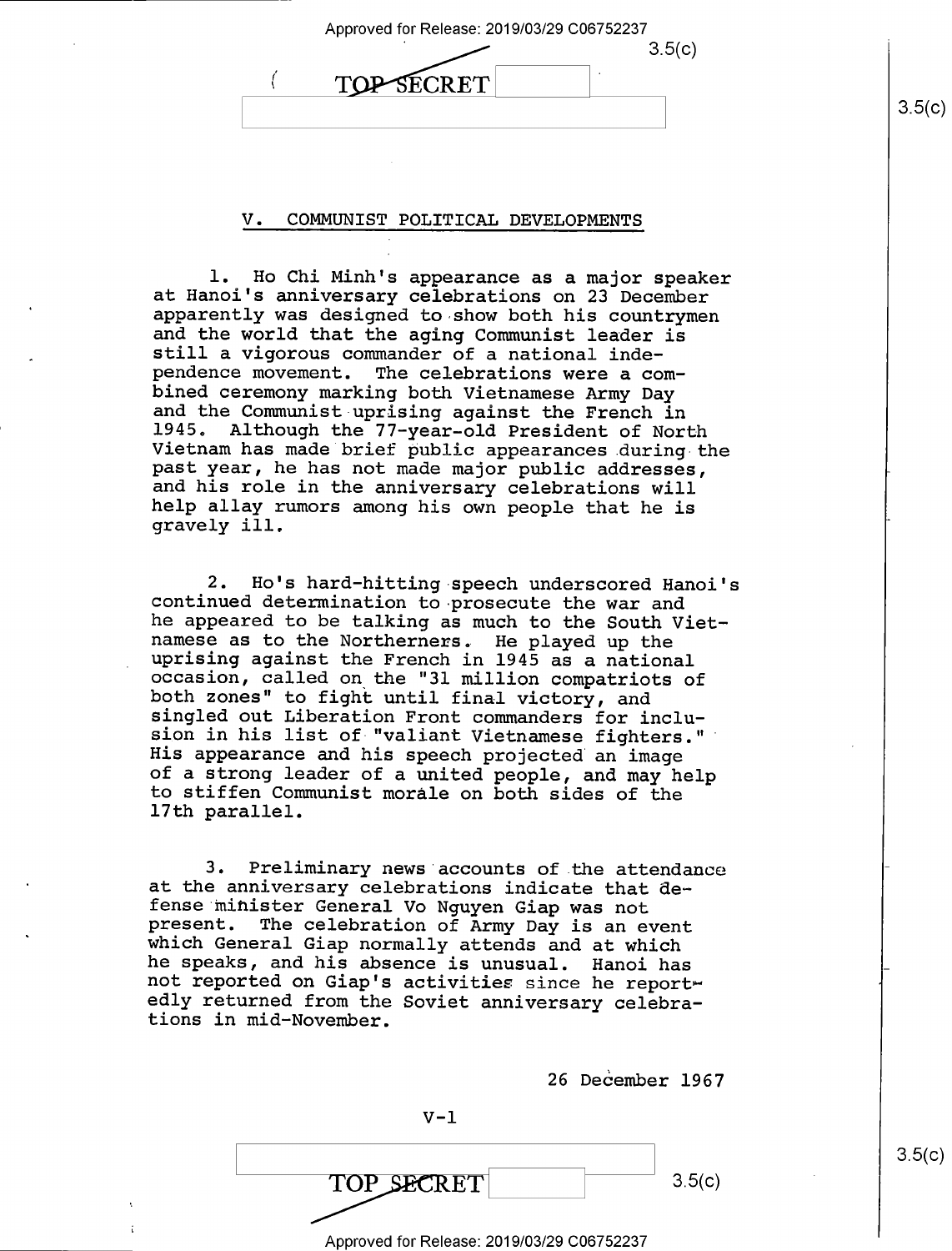| Approved for Release: 2019/03/29 C06752237 |  |
|--------------------------------------------|--|
| $\sim$<br><b>PSECRET</b>                   |  |
|                                            |  |

### Propaganda Commentary

4. The Vietnamese Communists are still maintaining a cautious silence on President Johnson's press conference comments about possible contacts between the Thieu government and the Liberation Front. On two recent occasions authoritative Hanoi and Front spokesmen have avoided specific comment on this subject. Hanoi issued two propaganda attacks this past weekend in which the President's five points were condemned in general terms, and his joint statement with Thieu in Australia and his pre—Christmas travels were described as tricks and peace frauds. The issue of Thieu-Front contacts was not treated, however. The same reluctance openly to discuss the issue of contacts between the Liberation Front and the Thieu government was demonstrated by a Front representative in Le Monde on 23 December. According to a State Department summary of the interview, Front representative Nguyen Van Tien turned aside a specific question on this issue and said only that the US President was merely launching one of his peace campaigns:

26 December 1967

 $V-2$ TOP SECRET 3.5(c)

Approved for Release: 2019/03/29 C06752237

 $3.5(c)$